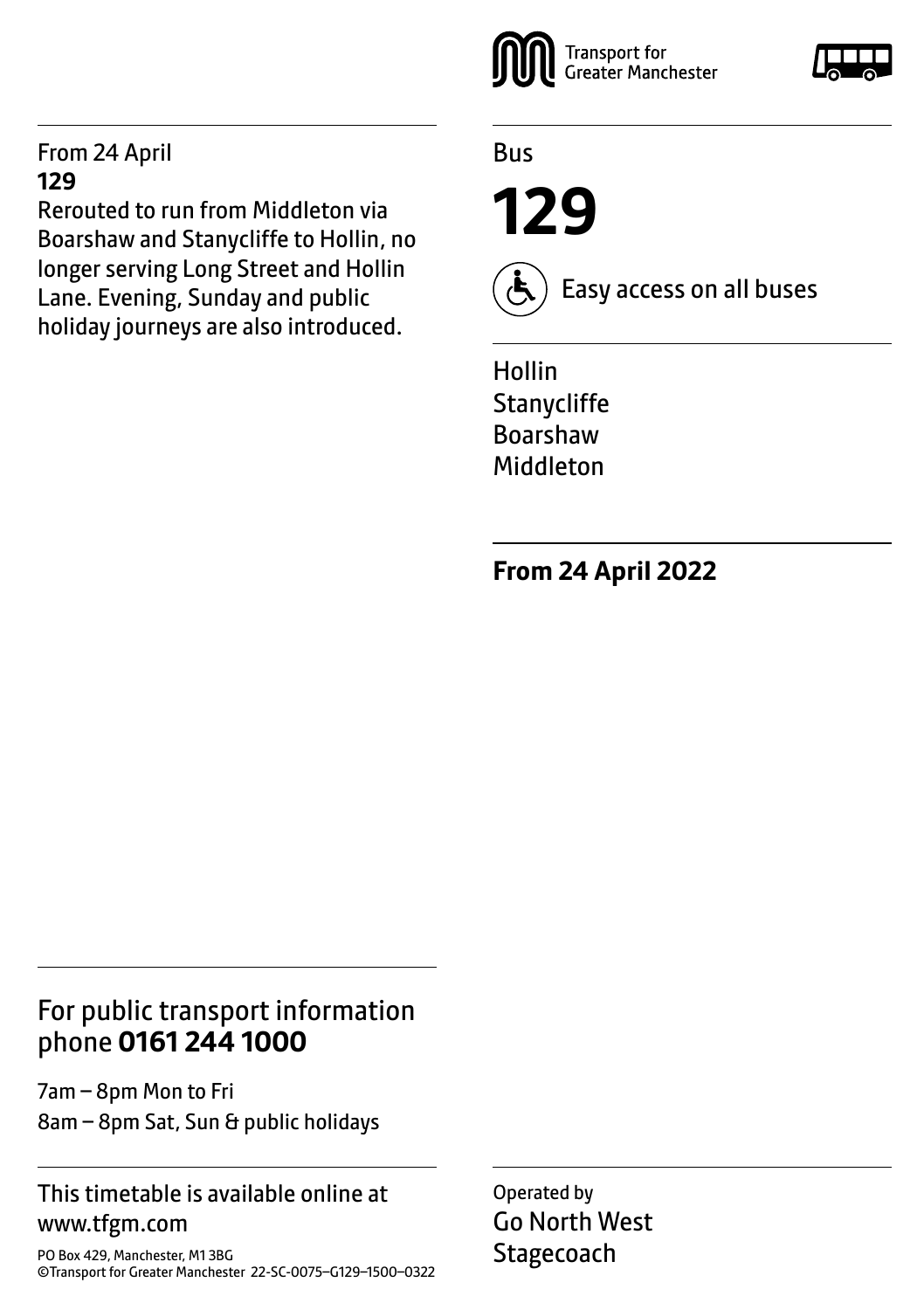## Additional information

## Alternative format

To ask for leaflets to be sent to you, or to request large print, Braille or recorded information phone 0161 244 1000 or visit www.tfgm.com

#### Easy access on buses



 Journeys run with low floor buses have no steps at the entrance, making getting on and off easier. Where shown, low floor buses have a ramp for access and a dedicated space for wheelchairs and pushchairs inside the bus. The bus operator will always try to provide easy access services where these services are scheduled to run.

## Using this timetable

Timetables show the direction of travel, bus numbers and the days of the week. Main stops on the route are listed on the left. Where no time is shown against a particular stop, the bus does not stop there on that journey. Check any letters which are shown in the timetable against the key at the bottom of the page.

## Where to find information about service changes

www.tfgm.com Bus station posters Leaflets from outlets.

## Tickets and information

Bus companies offer a range of tickets for use on their own buses. For travel on any service in the County, use System One tickets, including DaySaver. Travelshops provide tickets, information and journey planning advice on buses, trains and trams for work and pleasure.

## Using the 24 hour clock

Times are shown in four figures. The first two are the hour and the last two are the minutes.

0753 is 53 minutes past 7am 1953 is 53 minutes past 7pm



## Operator details

#### **Go North West**

Queens Road Depot, Boyle Street, Manchester, M8 8UE Telephone 0330 1234 121 email ask@gonorthwest.co.uk

#### **Stagecoach**

Head Office Hyde Road Ardwick Manchester M12 6JS Telephone 0161 273 3377

## **Travelshops**

**Middleton Bus Station**

Mon to Sat 8.30am to 1.15pm and 2pm to 4pm Sunday\* Closed \*Including public holidays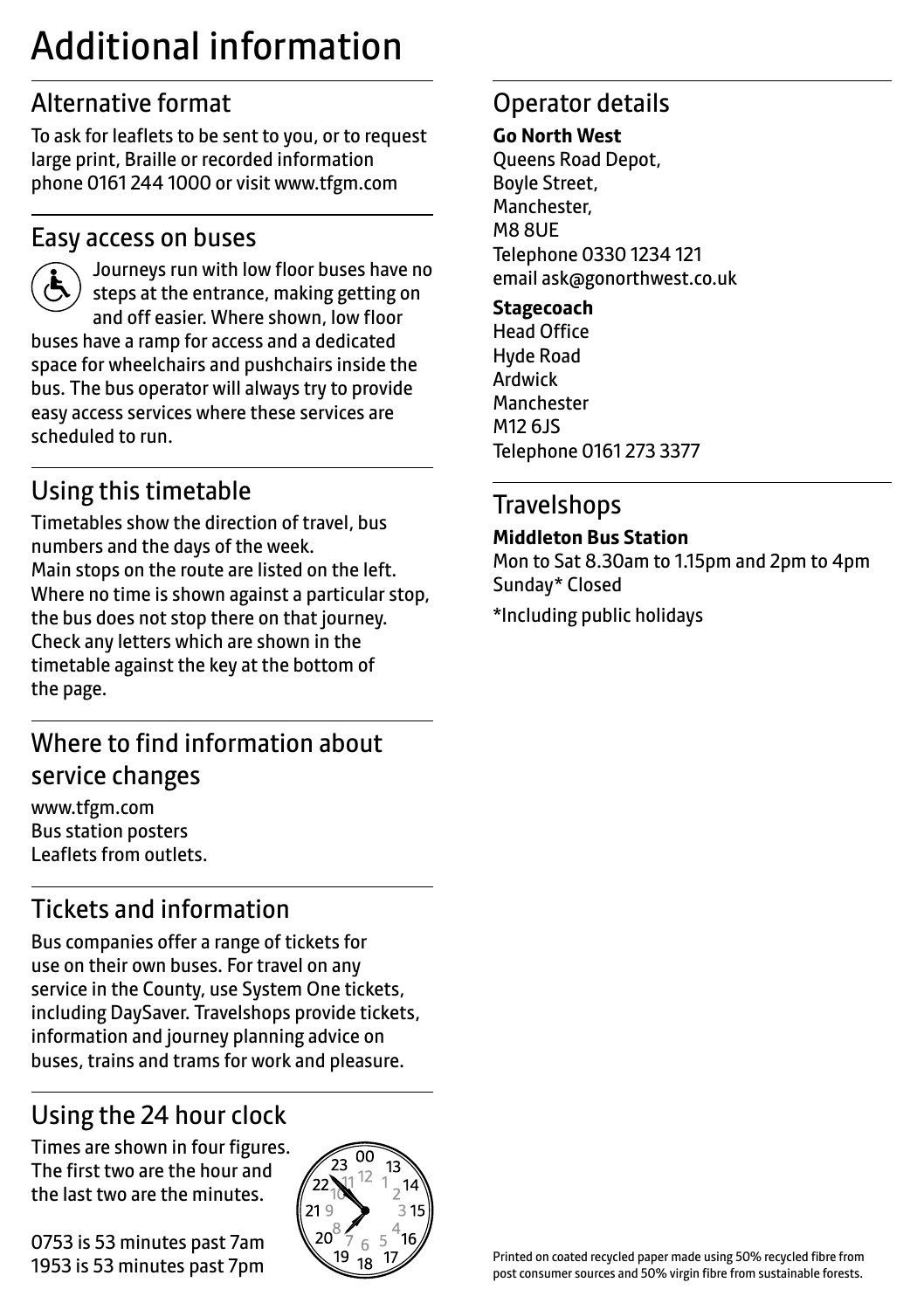# **129**



Contains Ordnance Survey data ©Crown copyright and database right 2010 ©0100022610 Transport for Greater Manchester 2022

Transport for Greater Manchester uses reasonable endeavours to check the accuracy of information published and to publish changes to information in a timely manner. In no event will Transport for Greater Manchester be liable for any loss that may arise from this information being inaccurate.